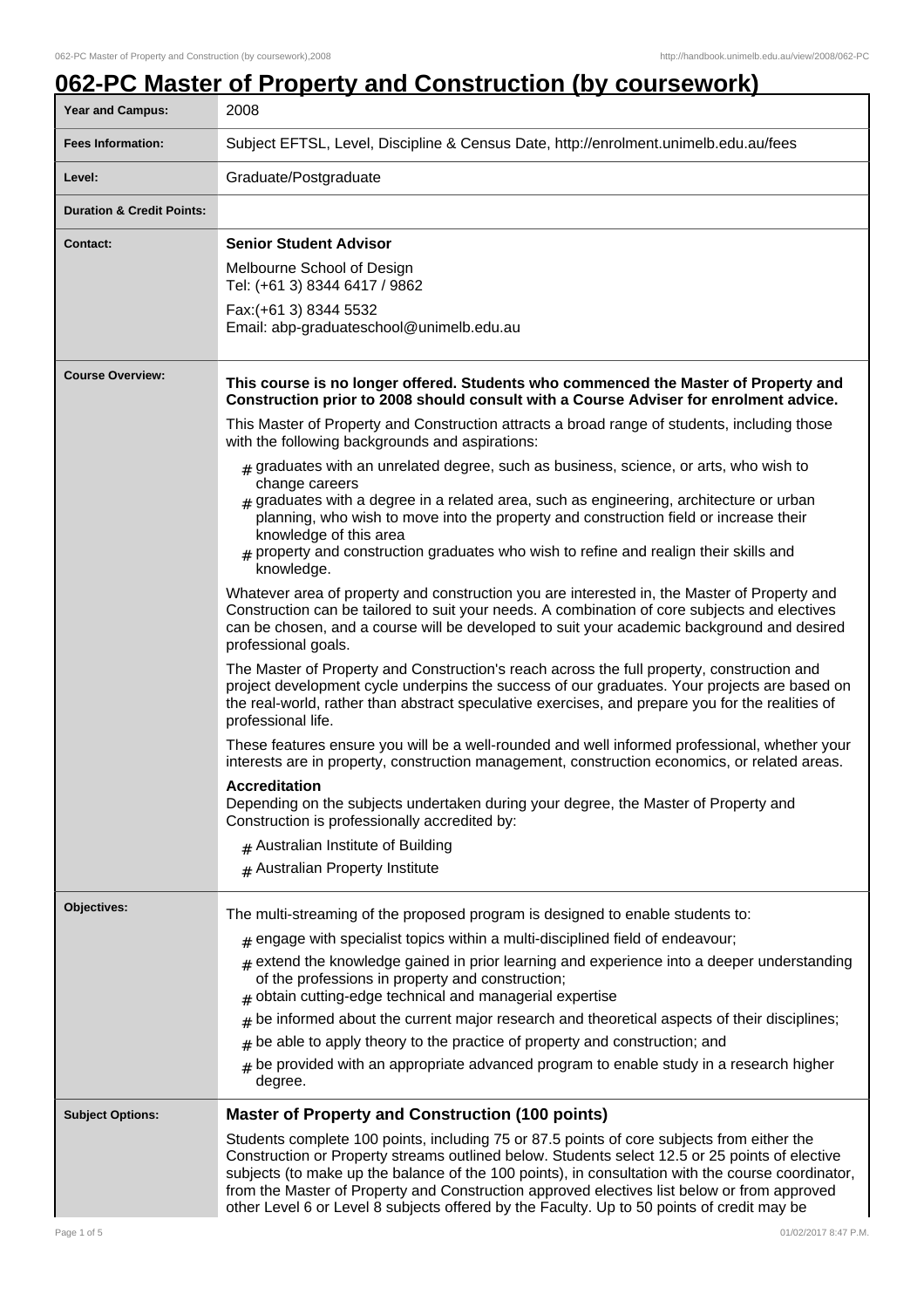| <b>Construction Stream</b>                                                                                                                                                   |                                   |                          |
|------------------------------------------------------------------------------------------------------------------------------------------------------------------------------|-----------------------------------|--------------------------|
| Core subjects (75 or 87.5 points):                                                                                                                                           |                                   |                          |
| Students may take either Research Project A or Research Project B                                                                                                            |                                   |                          |
| <b>Subject</b>                                                                                                                                                               | <b>Study Period Commencement:</b> | <b>Credit</b><br>Points: |
| 702-656 Project Management Framework                                                                                                                                         | Semester 1                        | 12.50                    |
| 702-665 Project Evaluation and Management                                                                                                                                    | Semester 1                        | 12.50                    |
| 702-666 Project Scope, Time and Cost                                                                                                                                         | Semester 2                        | 12.50                    |
| 702-668 Project Risk, Quality & Procurement                                                                                                                                  | Semester 2                        | 12.50                    |
| 705-666 Research Methods (Masters)                                                                                                                                           | Semester 2                        | 12.50                    |
| 705-655 Research Project A                                                                                                                                                   | Semester 1, Semester 2            | 12.50                    |
| or                                                                                                                                                                           |                                   |                          |
| <b>Subject</b>                                                                                                                                                               | <b>Study Period Commencement:</b> | <b>Credit</b><br>Points: |
| 705-656 Research Project B                                                                                                                                                   | Semester 1, Semester 2            | 25                       |
| Plus electives (12.5 or 25 points) selected in consultation with the course coordinator from the                                                                             |                                   |                          |
| subjects below, or from the Master of Property and Construction approved electives list below,<br>or from approved other Level 6 or Level 8 subjects offered by the Faculty. |                                   |                          |
| <b>Subject</b>                                                                                                                                                               | <b>Study Period Commencement:</b> | <b>Credit</b>            |
|                                                                                                                                                                              |                                   | Points:                  |
| 702-653 Advanced Construction (Masters)                                                                                                                                      | Semester 1                        | 12.50                    |
| 702-662 Resource Friendly Building Operations                                                                                                                                | Semester 1                        | 12.50                    |
| 702-683 Advanced Quantity Surveying (Masters)                                                                                                                                | Semester 1                        | 12.50                    |
| Students may vary their course structure in consultation with the course coordinator.                                                                                        |                                   |                          |
| <b>Property Stream</b>                                                                                                                                                       |                                   |                          |
| Core subjects (75 or 87.5 points):                                                                                                                                           |                                   |                          |
| Students may take either Research Project A or Research Project B.                                                                                                           |                                   |                          |
| <b>Subject</b>                                                                                                                                                               | <b>Study Period Commencement:</b> | <b>Credit</b><br>Points: |
| 702-669 Property Securitisation                                                                                                                                              | Semester 1                        | 12.50                    |
| 702-611 Asset Management                                                                                                                                                     | Semester 1                        | 12.50                    |
| 705-666 Research Methods (Masters)                                                                                                                                           | Semester 2                        | 12.50                    |
|                                                                                                                                                                              | Semester 2                        | 12.50                    |
| 702-663 Corporate Real Estate                                                                                                                                                |                                   |                          |
| 702-667 Property Investment                                                                                                                                                  | Semester 2                        | 12.50                    |
| 705-655 Research Project A                                                                                                                                                   | Semester 1, Semester 2            | 12.50                    |
| or                                                                                                                                                                           |                                   |                          |
| <b>Subject</b>                                                                                                                                                               | <b>Study Period Commencement:</b> | <b>Credit</b><br>Points: |
| 705-656 Research Project B                                                                                                                                                   | Semester 1, Semester 2            | 25                       |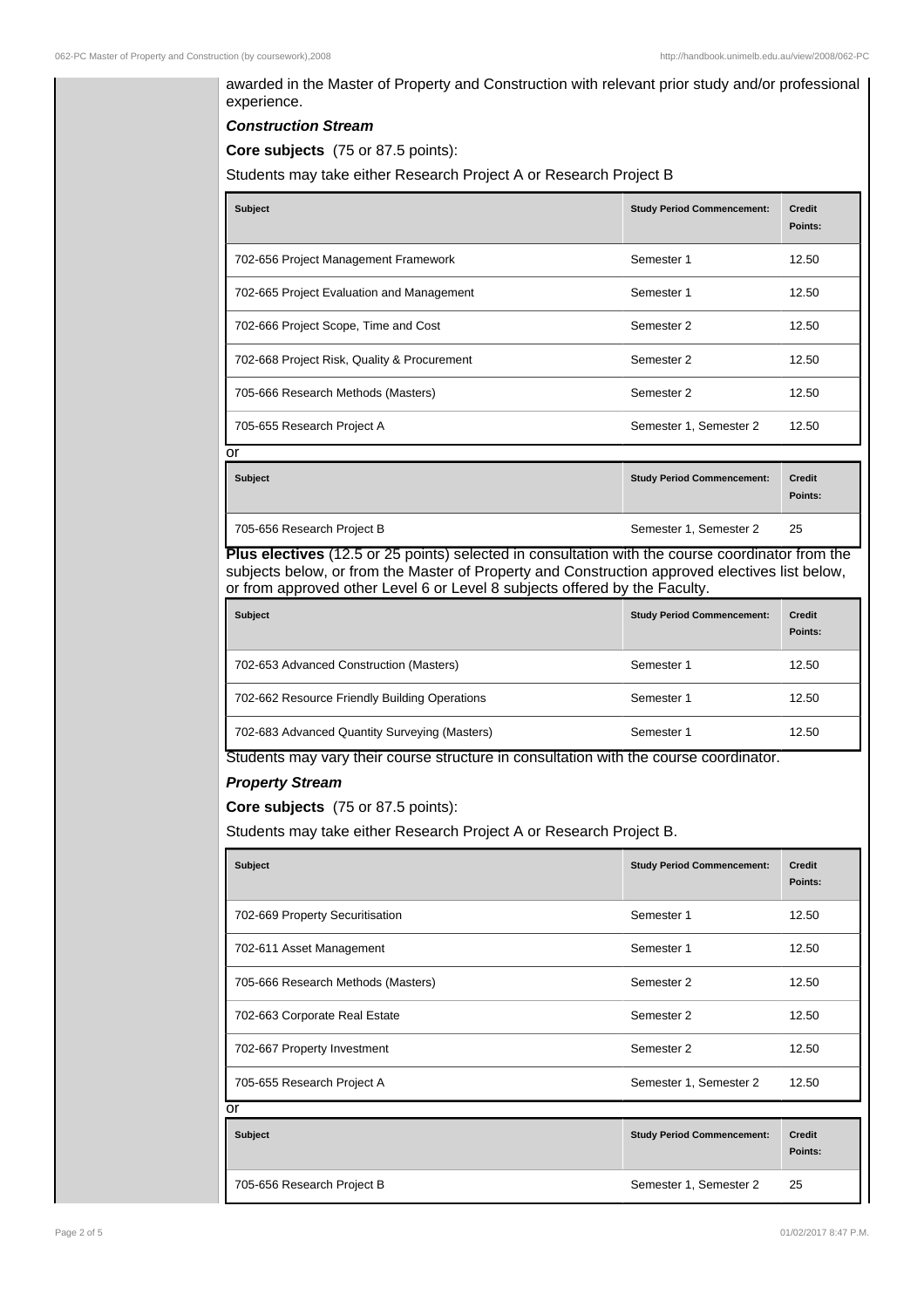**Plus electives** (12.5 or 25 points) selected in consultation with the course coordinator from the subjects below, or from the Master of Property and Construction approved electives list below, or from approved other Level 6 or Level 8 subjects offered by the Faculty.

| <b>Subject</b>                        | <b>Study Period Commencement:</b> | <b>Credit</b><br>Points: |
|---------------------------------------|-----------------------------------|--------------------------|
| 702-659 Property Development          | Semester 1                        | 12.50                    |
| 702-658 Facility Management (Masters) | Semester 2                        | 12.50                    |
| 702-652 Advanced Property Analysis    | Semester 2                        | 12.50                    |

#### **Master of Property and Construction 150 and 200 points**

Students may vary their course structure in consultation with the course coordinator.

# **Master of Property and Construction (150 points)**

Students complete 150 points, including 112.5 to 125 points of core subjects from the Construction or Property streams as outlined below. Students select 25 to 37.5 points of elective subjects (to make up the balance of the 150 points), in consultation with the course coordinator, from the Master of Property and Construction approved electives list below or from approved other Level 6 or Level 8 subjects offered by the Faculty. Up to 50 points of credit may be awarded in the Master of Property and Construction with relevant prior study and/or professional experience.

### **Master of Property and Construction (200 points)**

Students complete 200 points, including 112.5 to 125 points of core subjects from the Construction or Property streams as outlined below. Students select 75 to 87.5 points of elective subjects (to make up the balance of the 200 points), in consultation with the course coordinator, from the Master of Property and Construction approved electives list below or from approved other Level 6 or Level 8 subjects offered by the Faculty. Up to 50 points of credit may be awarded in the Master of Property and Construction with relevant prior study and/or professional experience.

### **Construction Stream**

**Core subjects** (112.5 or 125 points):

| <b>Subject</b>                                | <b>Study Period Commencement:</b> | <b>Credit</b><br>Points: |
|-----------------------------------------------|-----------------------------------|--------------------------|
| 702-656 Project Management Framework          | Semester 1                        | 12.50                    |
| 702-653 Advanced Construction (Masters)       | Semester 1                        | 12.50                    |
| 702-665 Project Evaluation and Management     | Semester 1                        | 12.50                    |
| 702-662 Resource Friendly Building Operations | Semester 1                        | 12.50                    |
| 705-666 Research Methods (Masters)            | Semester 2                        | 12.50                    |
| 702-668 Project Risk, Quality & Procurement   | Semester 2                        | 12.50                    |
| 702-666 Project Scope, Time and Cost          | Semester 2                        | 12.50                    |
| 702-683 Advanced Quantity Surveying (Masters) | Semester 1                        | 12.50                    |
| 705-655 Research Project A<br>Ωr              | Semester 1, Semester 2            | 12.50                    |

| <b>Subject</b>             | <b>Study Period Commencement:</b> | <b>Credit</b><br>Points: |
|----------------------------|-----------------------------------|--------------------------|
| 705-656 Research Project B | Semester 1, Semester 2            | 25                       |

Plus electives (25 or 37.5 points) selected in consultation with the course coordinator from the Master of Property and Construction approved electives list below or from approved other Level 6 and Level 8 subjects offered by the Faculty.

Students may vary their course structure in consultation with the course coordinator.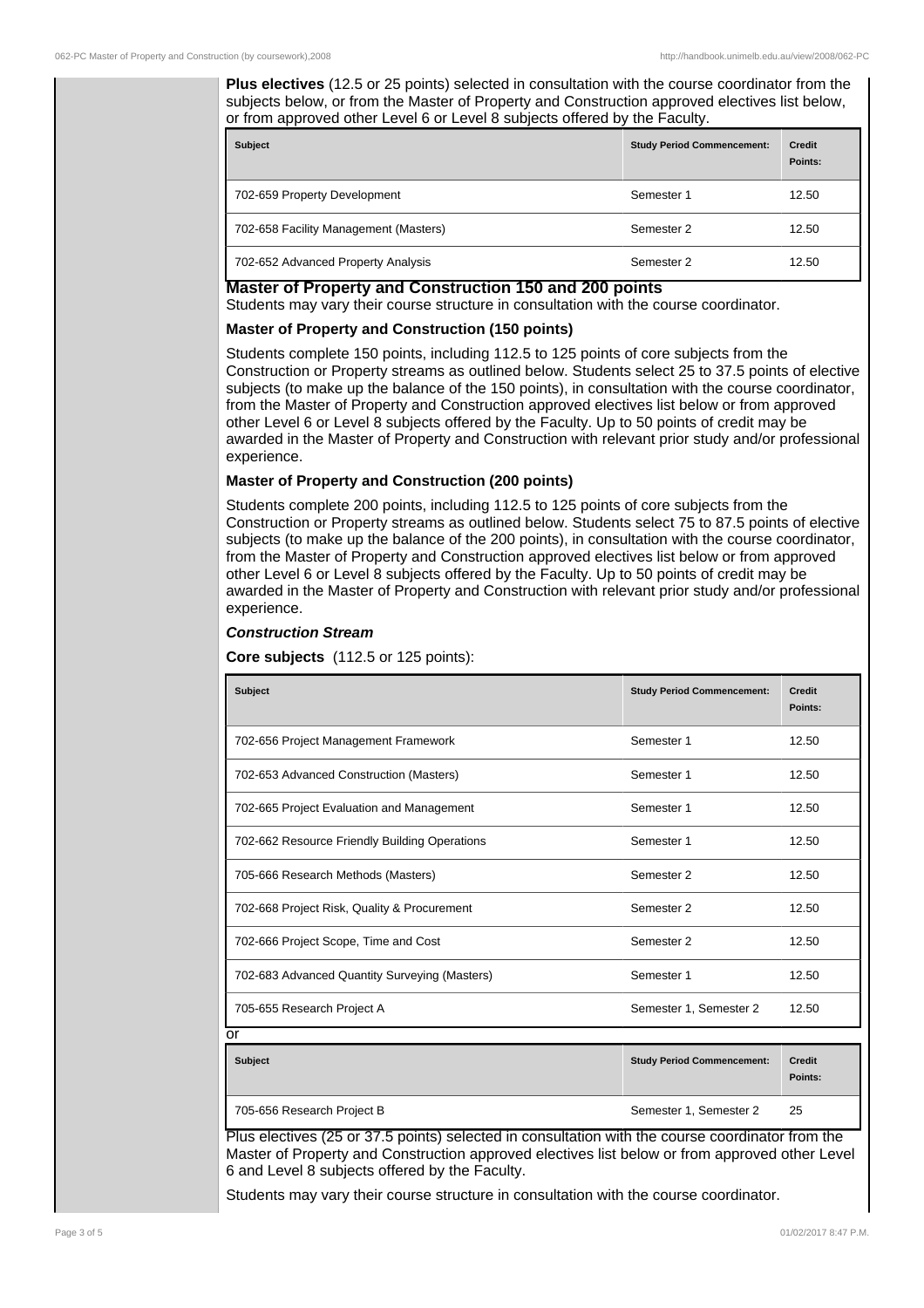# **Property Stream**

**Core subjects** (112.5 or 125 points)

| Subject                               | <b>Study Period Commencement:</b> | Credit<br>Points: |
|---------------------------------------|-----------------------------------|-------------------|
| 702-669 Property Securitisation       | Semester 1                        | 12.50             |
| 702-611 Asset Management              | Semester 1                        | 12.50             |
| 702-659 Property Development          | Semester 1                        | 12.50             |
| 705-666 Research Methods (Masters)    | Semester 2                        | 12.50             |
| 702-663 Corporate Real Estate         | Semester 2                        | 12.50             |
| 702-658 Facility Management (Masters) | Semester 2                        | 12.50             |
| 702-667 Property Investment           | Semester 2                        | 12.50             |
| 702-652 Advanced Property Analysis    | Semester 2                        | 12.50             |
| 705-655 Research Project A            | Semester 1, Semester 2            | 12.50             |
| or                                    |                                   |                   |
| <b>Cubinat</b>                        | Chidu Dariad Cammangamanti        | <b>Crodit</b>     |

| <b>Subject</b>             | <b>Study Period Commencement:</b> | <b>Credit</b><br>Points: |
|----------------------------|-----------------------------------|--------------------------|
| 705-656 Research Project B | Semester 1, Semester 2            | 25                       |

**Plus electives** (25 or 37.5 points) selected in consultation with the course coordinator from the Master of Property and Construction approved electives list below or from approved other Level 6 and Level 8 subjects offered by the Faculty.

Students may vary their course structure in consultation with the course coordinator.

#### **Master of Property and Construction Approved Electives**

| <b>Subject</b>                                   | <b>Study Period Commencement:</b> | <b>Credit</b><br>Points: |
|--------------------------------------------------|-----------------------------------|--------------------------|
| 702-670 International Property Development A     | Semester 2                        | 25                       |
| 702-671 International Property Development B     | Semester 2                        | 12.50                    |
| 702-645 Workplace Design Briefing and Evaluation | Not offered 2008                  | 12.50                    |
| 705-641 Participation and Negotiation            | Summer                            | 12.50                    |
| 702-616 Theorising the Asian Metropolis          | Semester 2                        | 12.50                    |

**Entry Requirements:** There are three options for the Master of Property and Construction, each of which has separate entry requirements.

> The Selection Committee will evaluate the applicant's ability to successfully pursue the course using the following criteria:

## **Master of Property and Construction (100 points)**

# a four-year honours degree, or equivalent, in property and construction with a weighted average of at least H2B (70%), or equivalent and the equivalent of one year of documented, full-time, relevant professional work experience.

The Selection Committee may conduct interviews and tests and call for referees reports and employer references to elucidate any of the matters referred to above.

#### **Master of Property and Construction (150 points)**

# an undergraduate degree of at least three years duration in a relevant discipline, or equivalent, and the equivalent of at least one year of documented, full-time, relevant professional work experience, or